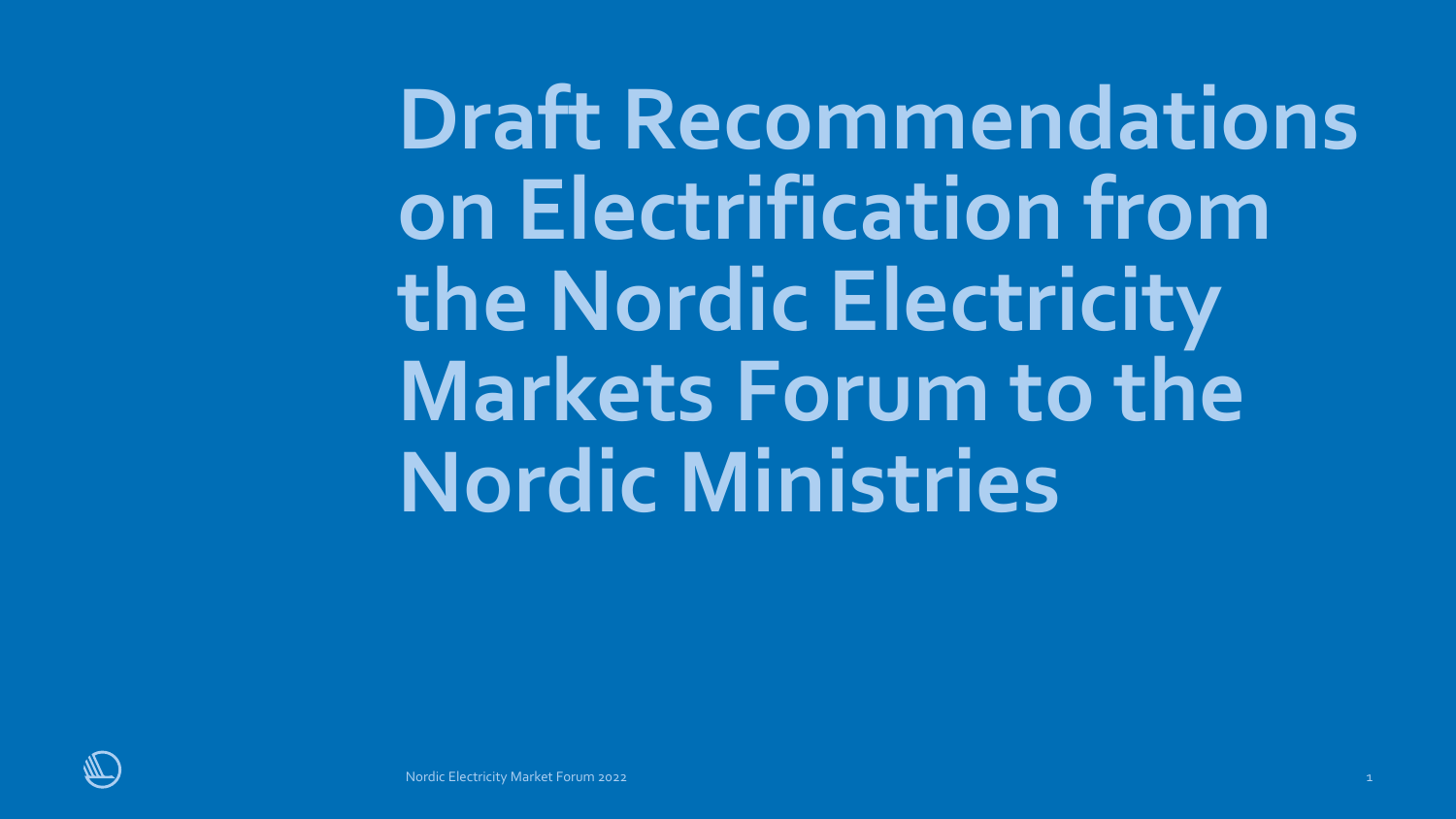#### **Introduction**

In January 2019 the Nordic Prime Ministers signed a Declaration on Nordic Carbon Neutrality. The Nordic Electricity Market Vision 2030 complements this declaration: it states that the electricity market should contribute to reaching the ambitious Nordic climate goals. Exploring different pathways towards carbon neutrality there is a broad consensus, that electrification is a vital part of the Nordic countries´ strategy. The electricity market stakeholders, gathered at the Nordic Electricity Market Forum, are aware of the scale of the challenge and how different the future energy sector will look like – electrification could mean a doubling of the current total regional electricity consumption by 2050, with consequences for production and grid. We are also aware of the current security of supply issues connected to the war between Russia and Ukraine: by working towards an emission free electric future based on Nordic RES production we increase our security of supply.

Based on our collective knowledge and the expertise of the electricity sector, the 2022 Forum presents these recommendations and examples for no regret actions to support the ministries and to ensure that electrification brings the Nordics closer to our common goal of carbon neutrality, as well as to enable the utilisation of inherent business opportunities arising from the European green transition, so that we as a region may profit.

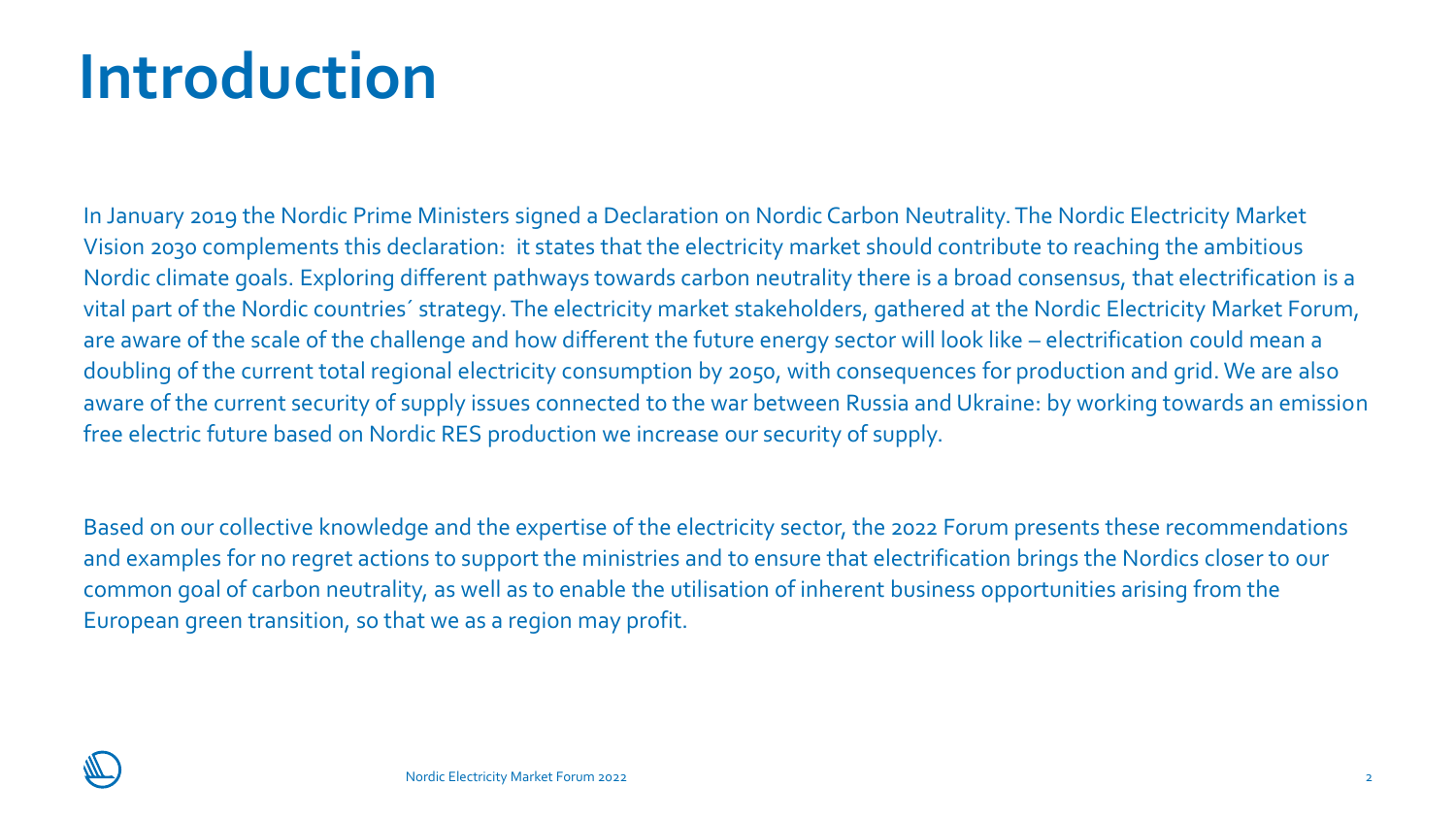## **Overview: Long-list of recommendations**

**Joint Nordic energy transition planning:** The reality of a synchronous Nordic electricity grid and an integrated Nordic electricity market makes common planning of the energy transition a necessity.

**Promote unique Nordic strengths in Europe:** Low carbon firm capacity from hydropower and nuclear, coupled with cost competitive onshore wind and a rising potential for offshore wind can facilitate the creation of power to x hubs and continued expansion of energy intensive industry.

**Facilitating the carbon neutral retail customer:** Allow customers to become part of the green transition. Customers should be rewarded for choosing electric over fossil fuelled solutions, and for adapting consumption to support the power system.

**Promote joint Nordic long term grid planning at ministry level:** In total, the Nordic TSOs are planning to invest more than EUR 25 billion in the coming decade. To invest that amount of money efficiently the grid needs to be planned on a Nordic level.

**Improve price signals for investment purposes:** Customers of and investors in new RES production need to hedge and long term price signals. In the short term, price signals could be improved and operational cost reduced by proceeding with spot marked integration and complementing it with a gradual integration of system operation. Recognize the political potential to support the evolution of market design to allow for electrification.

**Think local and facilitate investment in small scale/distributed RES production:**  There is a lot of European and national legislation trying to support local small scale RES production. It benefits the customers, the environment, reduces the need for grid investment and increases security of supply.

**Develop a common Nordic strategy for power to X:** Where emission free electricity can't be used directly, it can be used to produce hydrogen and other e-fuels that can be used for transport and industrial processes to electrify them indirectly. This should be thought not only in terms of meeting Nordic domestic consumption but also as an export opportunity.

**Invest in Offshore Wind Production and Grids:** Electrification requires more electricity production. The biggest potential seems to be in offshore wind but the cost there are currently significantly higher compared to onshore. In addition, the regulatory complexity is higher (onshore "only" national regulation applies).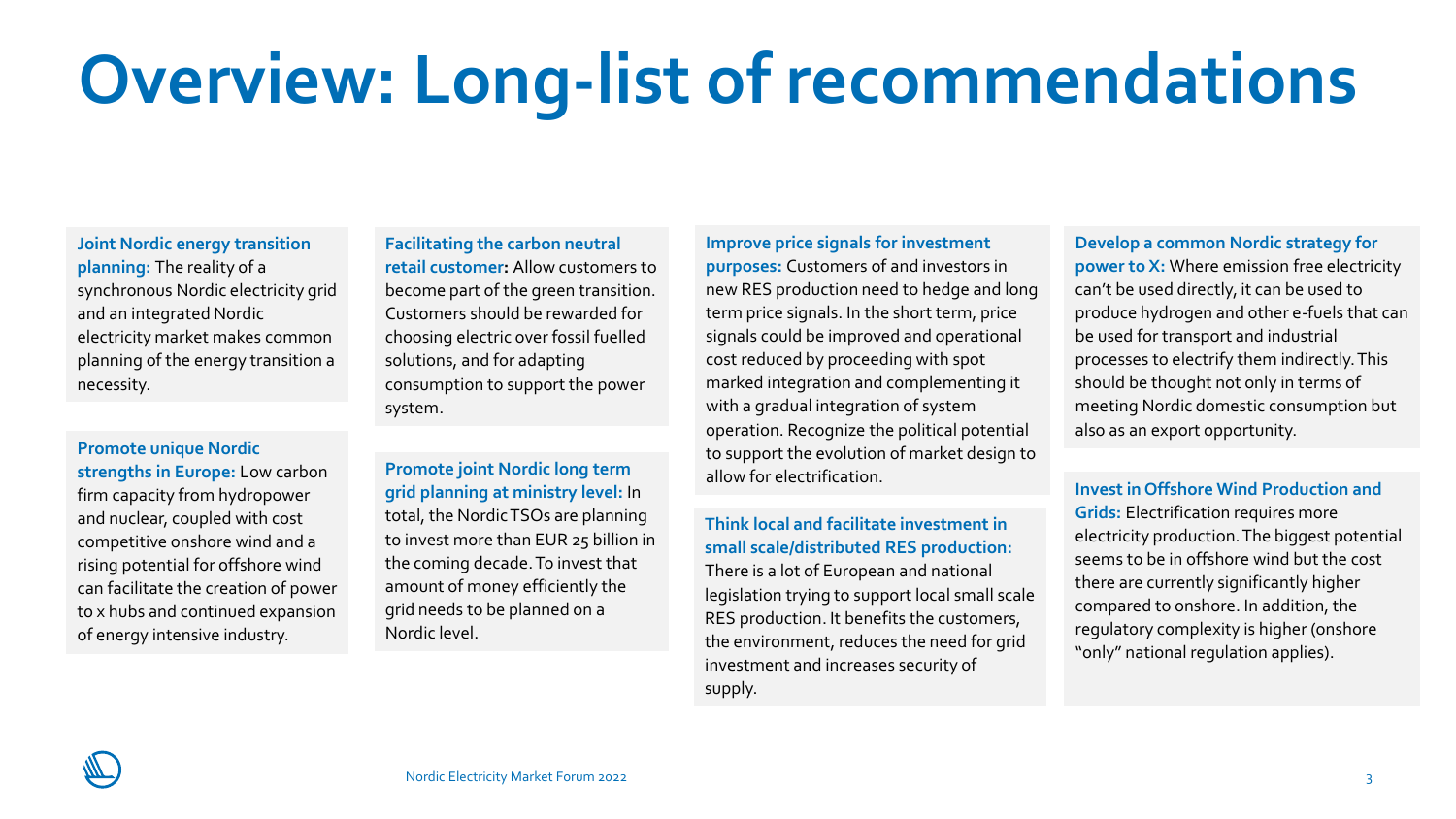# **Joint Nordic energy transition planning:**

- ― The reality of a synchronous Nordic electricity grid and an integrated Nordic electricity market makes common planning of the energy transition a necessity:
	- A shared Nordic holistic planning approach to electrification strategies for example through Nordic coordination of the EU mandated NECP processes
	- Coordinated Nordic target(s) for security of supply and harmonized methodology in the possible event of shortage situations

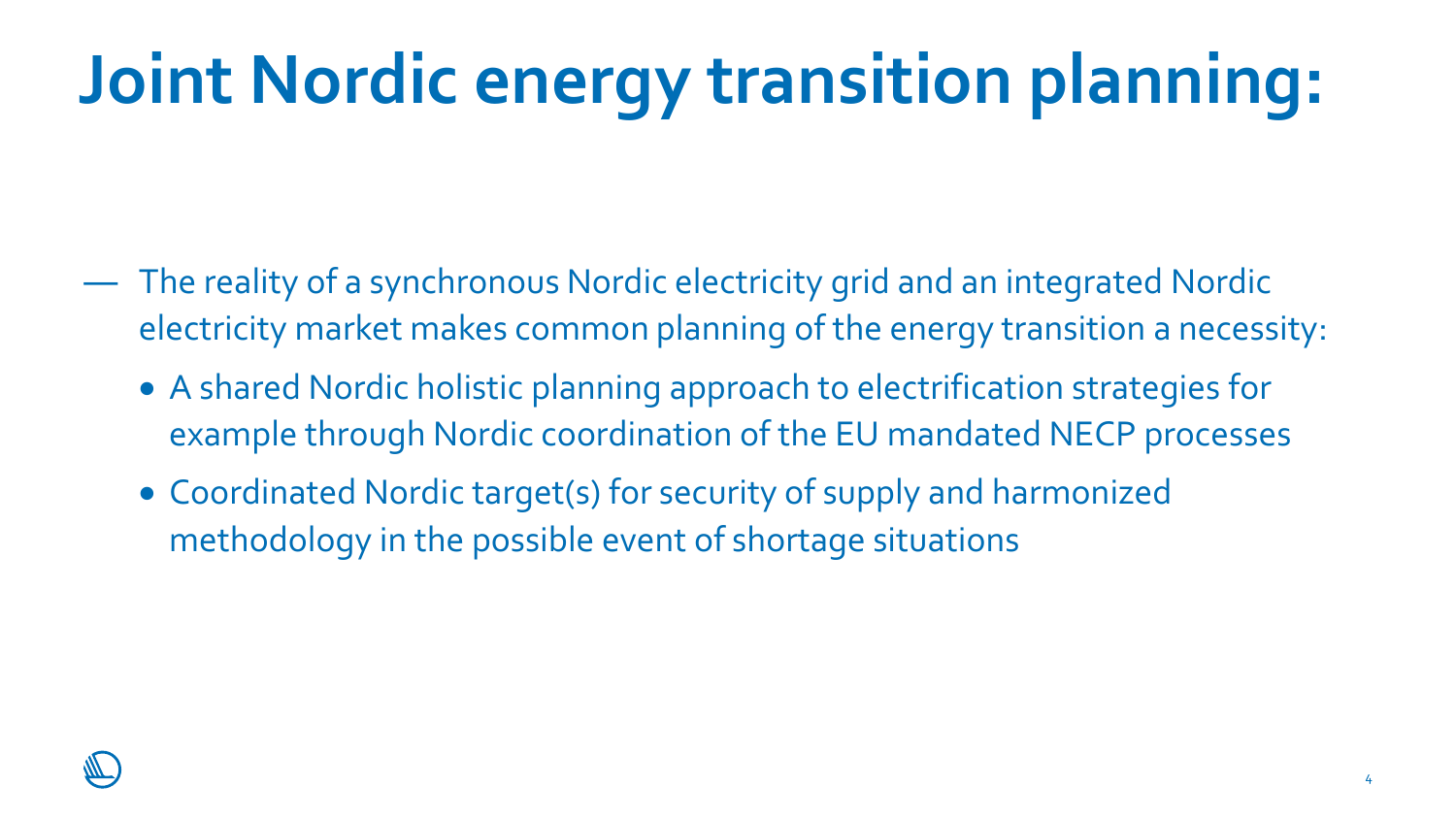## **Promote unique Nordic strength in Europe:**

- ― Low carbon firm capacity from hydropower and nuclear, coupled with cost competitive onshore wind and a rising potential for offshore wind can facilitate the creation of power to x hubs and continued expansion of energy intensive industry:
	- Streamline permitting and investment procedures for manufacturing (for example hydrogen), power production and grids. Implement "one stop shop" regulation if possible.
	- Nordic insights into good practices on the electricity markets should be actively lobbied for and included into legislation adopted at EU level
	- Defend the Nordic strengths, ie. already clean grid electricity mix in the EU regulation of green/clean hydrogen, RFNBOs and REDII. Avoid that European rules establish obstacles for clean investments due to extremely complex additionality rules for green electricity/hydrogen.
	- Engagement to jointly maximise access to European funding in the Nordics supporting the green transition of Europe as a whole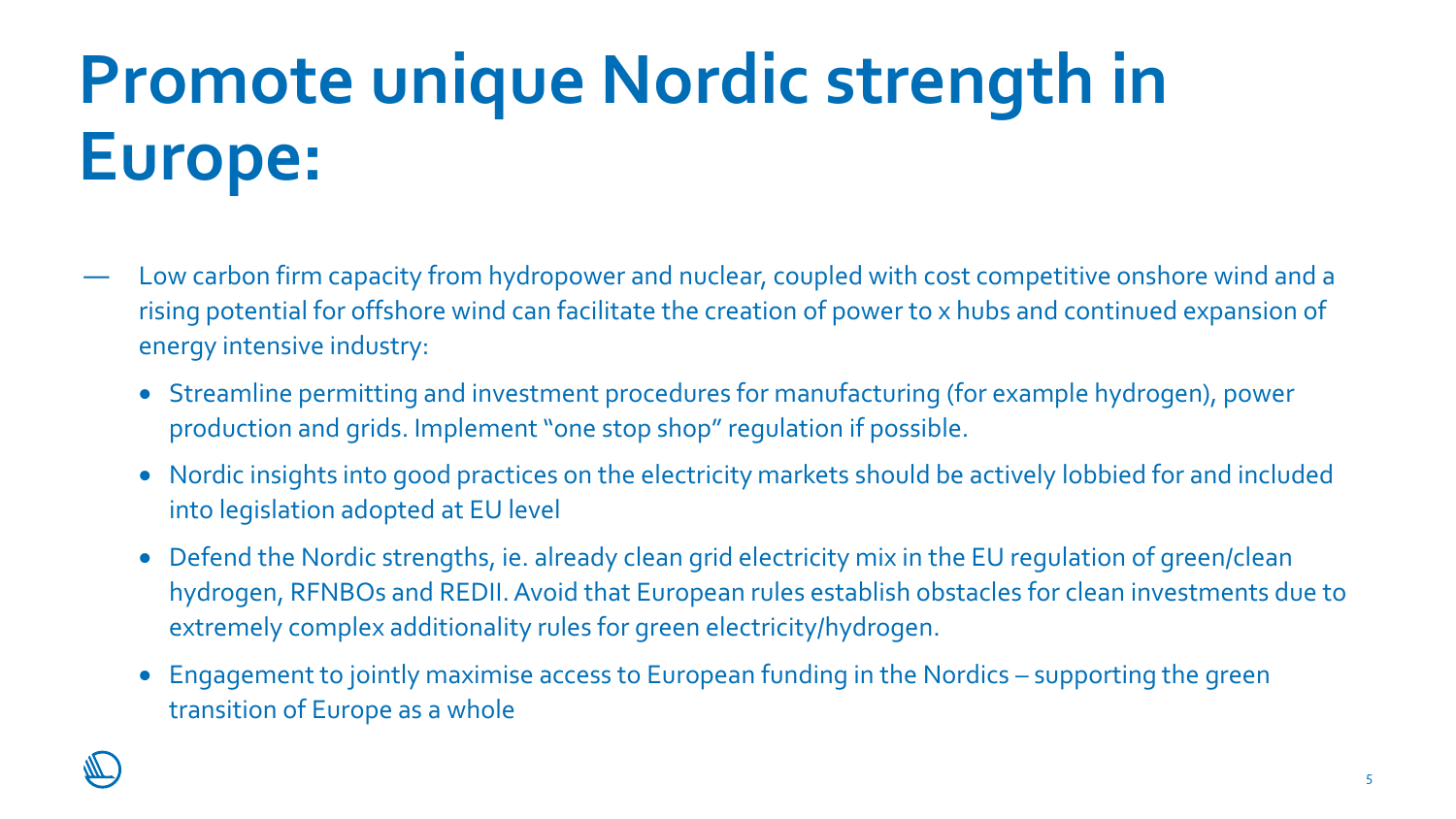#### **Facilitating the carbon neutral retail customer:**

- ― Allow customers to become part of the green transition. Customers should be rewarded for choosing electric over fossil fueled solutions, and for adapting consumption to support the power system:
	- Develop policies that protect vulnerable customers from short term price shocks. But at the same time protect wholesale market price signals and make sure that customers keep incentives through retail market prices to use their demand flexibility and to save electricity when prices are high and indicate scarcity
	- Design policies to allow customers to increase their energy efficiency, to save energy and to consume in a smart way. Keep in mind that also vulnerable customers should be able to profit from those subsidies and participate in those programs. Think cross sector i.e. support the renovation of buildings for example.
	- Design policies that increase competition on the retail markets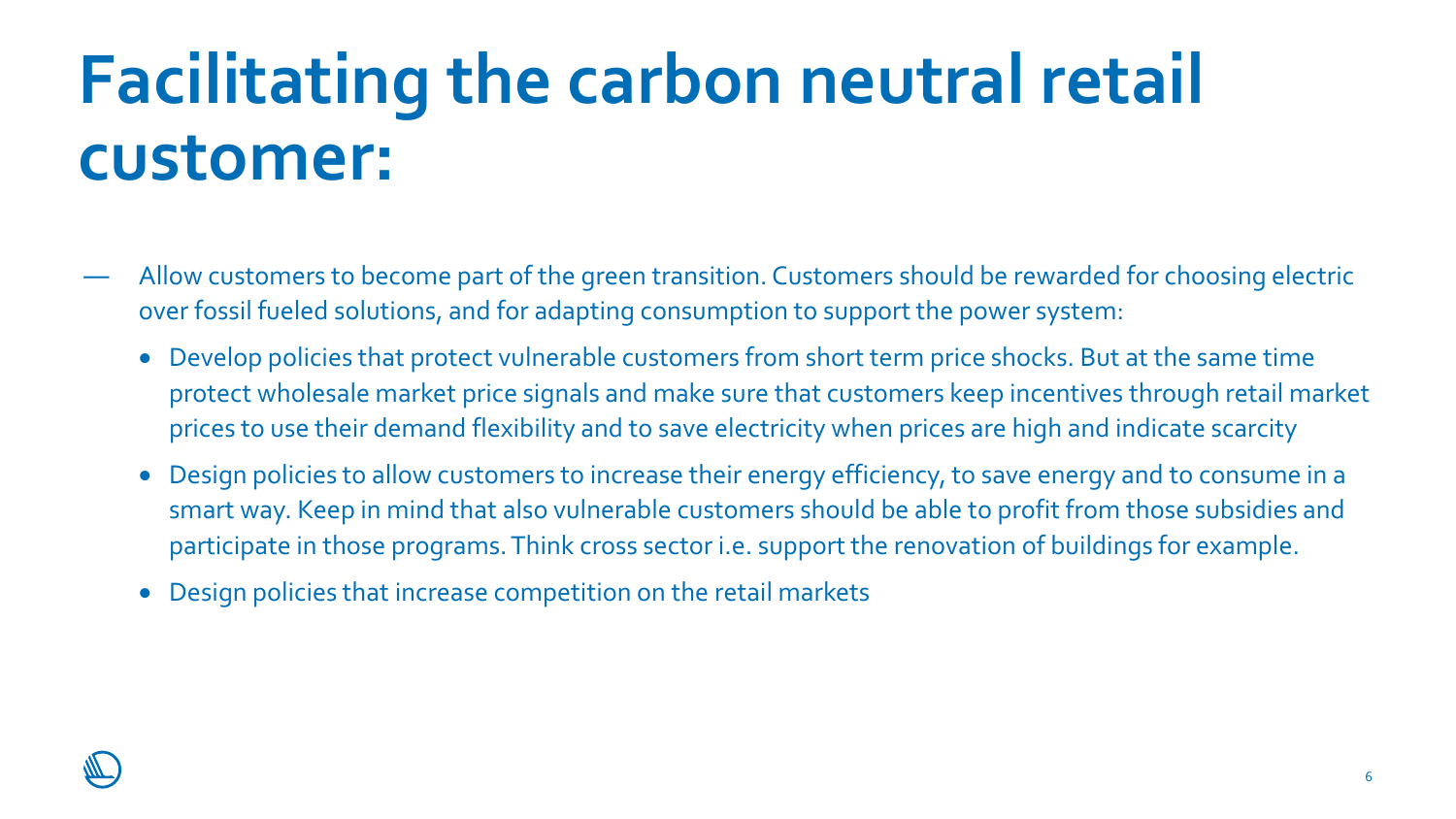## **Promote joint Nordic long term grid planning at ministry level:**

- ― In total, the Nordic TSOs are planning to invest more than EUR 25 billion in the coming decade. To invest that amount of money efficiently the grid needs to be planned on a Nordic level. Examples for actions are:
	- Publicly recognize and promote the need for grid investment and the TSOs urgent need to invest in grid. Explain that grid investment is required to alleviate the structural bottlenecks, to reduce area price differences, increase security of supply and to make room for the electrification which implies both increased production and consumption. Grid investment is also required to promote further market integration and use the potential that lies in the abundance of green energy in the Nordics.
	- Present a common Nordic grid development plan enabling the common Nordic climate ambitions. The plan should give the Nordic TSOs clear signals in which direction the Nordic regional plans within the European TYNDP should be taken.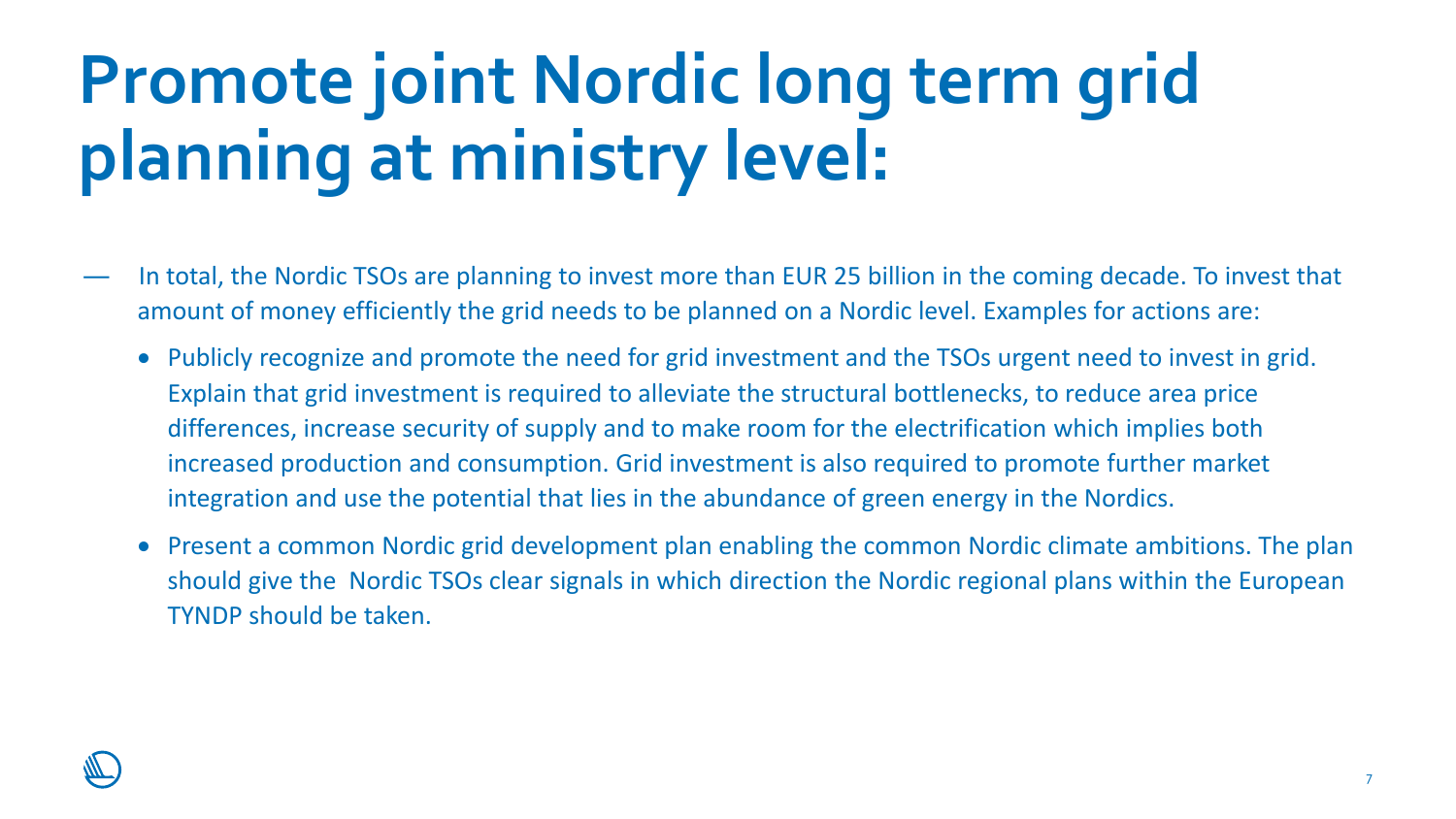## **Improve price signals for investment purposes:**

- ― Customers of and investors in new RES production need to hedge and long term price signals. In the short term, price signals could be improved and operational cost reduced by proceeding with spot marked integration and complementing it with a gradual integration of system operation. Recognize the political potential to support the evolution of market design to allow for electrification.
	- Explore the advantages and disadvantages of a more regional approach to system operation. Decisions with regional impact are made through transparent close cooperation and coordination on a regional level. An example is the bidding zones revision process, where the possibilities of cross border bidding zones and bidding zone merges could be taken into consideration, other examples are balancing, grid operation etc.
	- Work for a better alignment of energy policy and financial policy examples is the regulation on bank guarantees that has a considerable negative impact on forward market liquidity.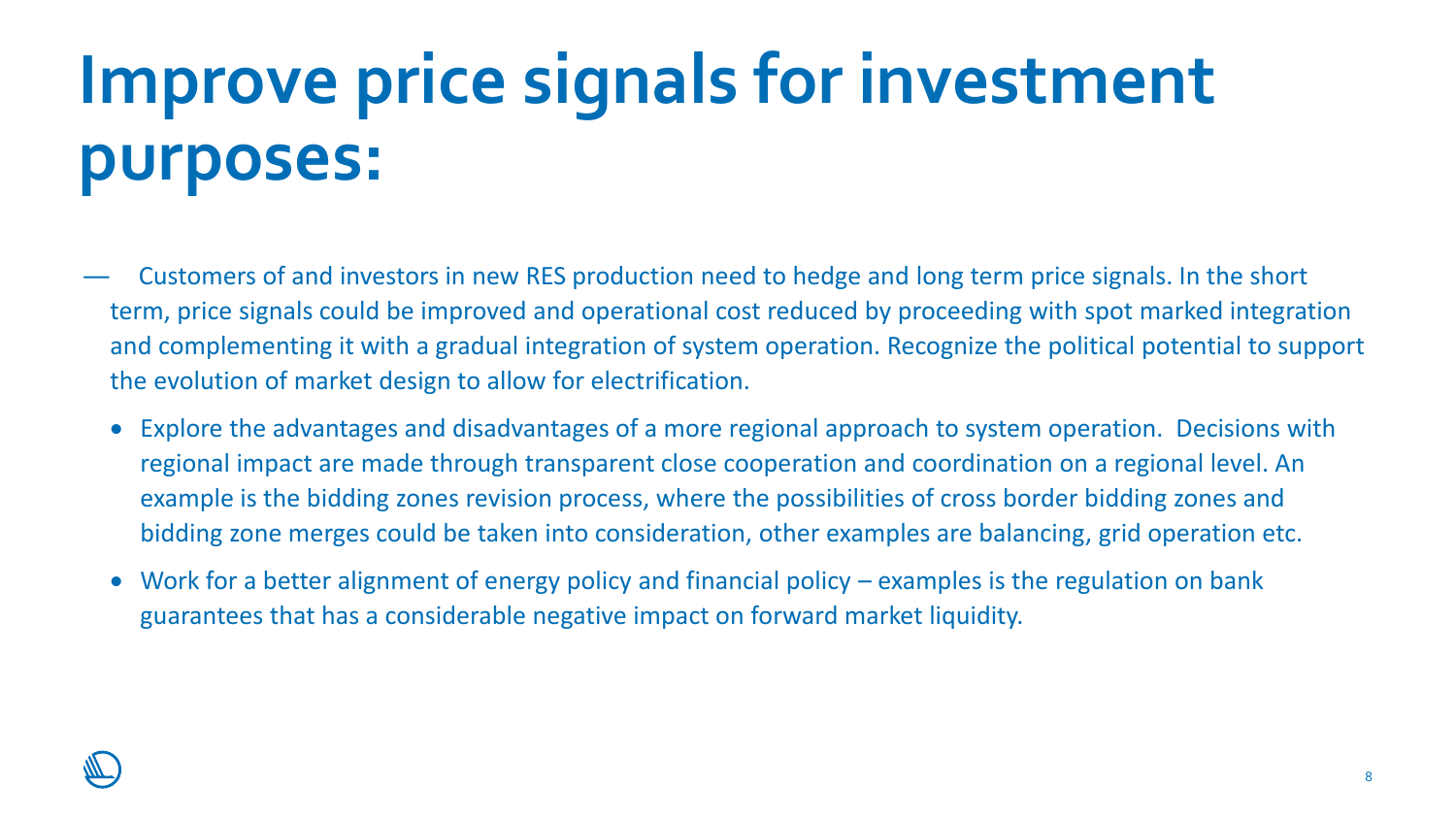## **Think local and facilitate investment in small scale/distributed RES production:**

- ―There is a lot of European and national legislation trying to support local small scale RES production. It benefits the customers, the environment, reduces the need for grid investment and increases security of supply:
	- Implement EU regulation facilitating energy communities, requirements for grid connectivity and net metering of small scale production (to facilitate take of of distributed RES) in a coordinated Nordic way.
	- Support regulation at all levels (NRA, national, European) that promotes and requires the digitalization of energy market IT systems to enable the markets and automatization, i.e. Datahubs for retail/flexiblity etc. Nordic countries are at different levels there.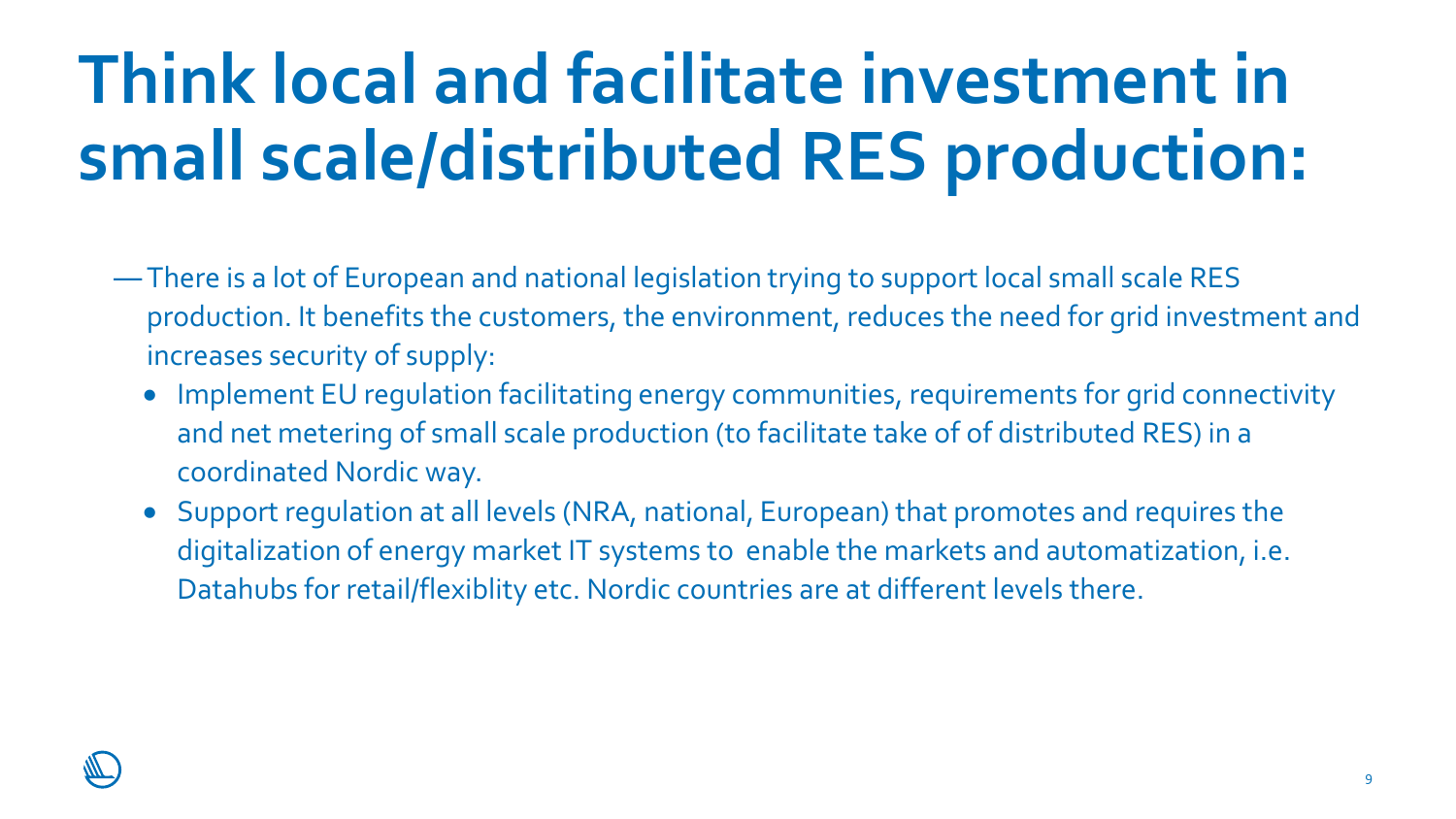#### **Develop a common Nordic strategy for power to X:**

- Where emission free electricity can't be used directly, it can be used to produce hydrogen and other e-fuels that can be used for transport and industrial processes to electrify them indirectly. This should be thought not only in terms of meeting Nordic domestic consumption but also as an export opportunity. Examples are:
- Common Nordic strategy that facilitates coordinated investment in infrastructure for hydrogen transportation and use (grid, port facilities, fueling stations for use in long haul transport) and that has a Nordic view on emerging hydrogen markets
- Encourage Nordic cooperation between the ministries in law making and regulatory processes and between the ministries and stakeholders to encourage a Nordic regional view as has grown on the electricity market over the years. Establish a hydrogen working group under the Nordic Council of Ministers to address the upcoming EU legislation in a coordinated way
- Think hydrogen production through electrolysis together with the use of the heat generated in the process to use resources efficiently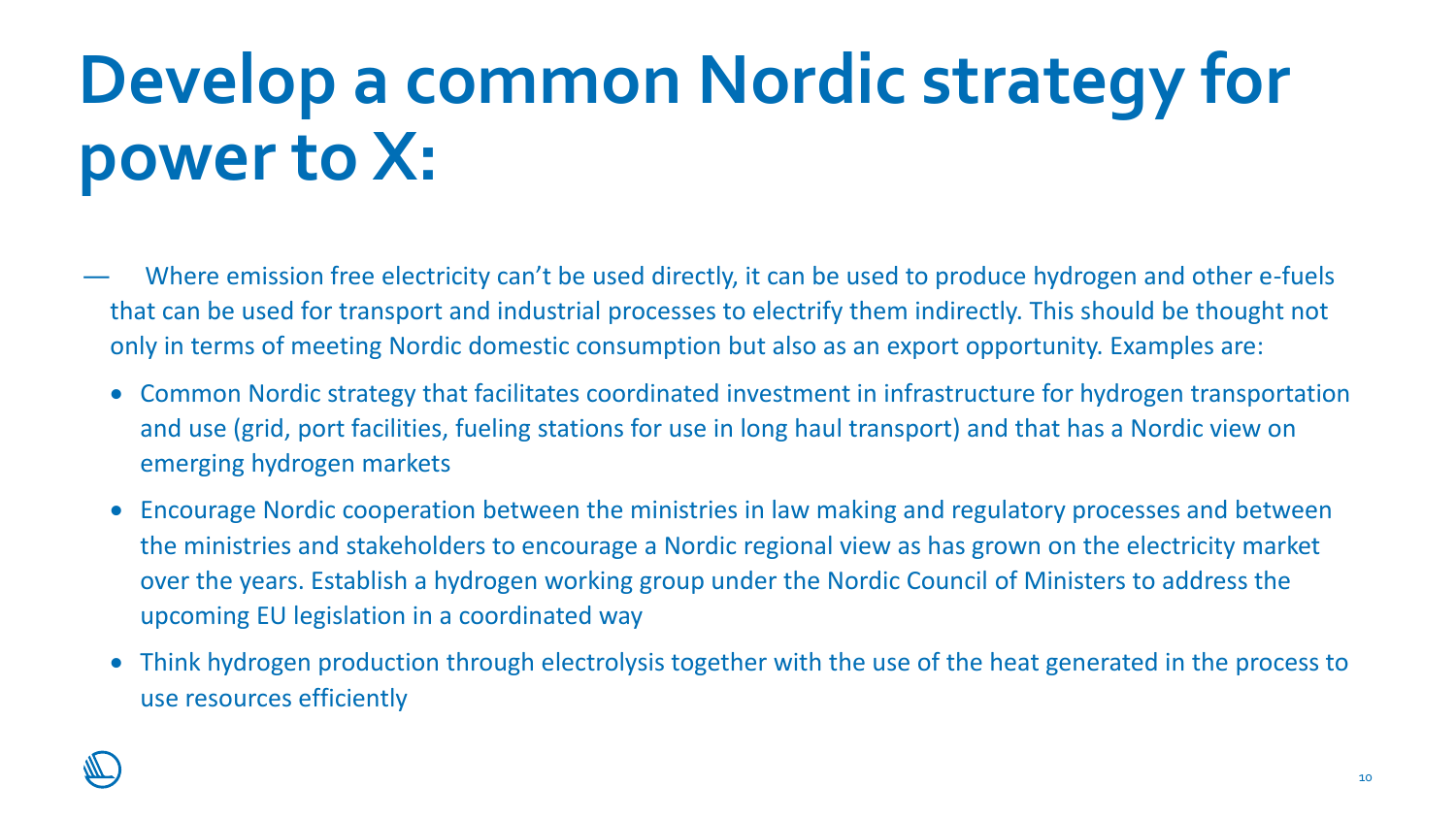#### **Invest in Offshore Wind Production and Grids:**

- Electrification requires more electricity production. The biggest potential seems to be in offshore wind but the cost there are currently significantly higher compared to onshore. In addition, the regulatory complexity is higher (onshore "only" national regulation applies). Examples are:
	- A common Nordic plan for offshore wind and offshore grids in a holistic way: considering all uses of the produced electricity (own consumption, export, production of hydrogen offshore and onshore)
	- Start by creating Nordic common rules of the Offshore Grid in the North Sea and in the Baltics
	- Contributing with a strong Nordic voice to the development/regulation of a European power/grid system that will have a substantial offshore location to transport electricity from offshore windparks.